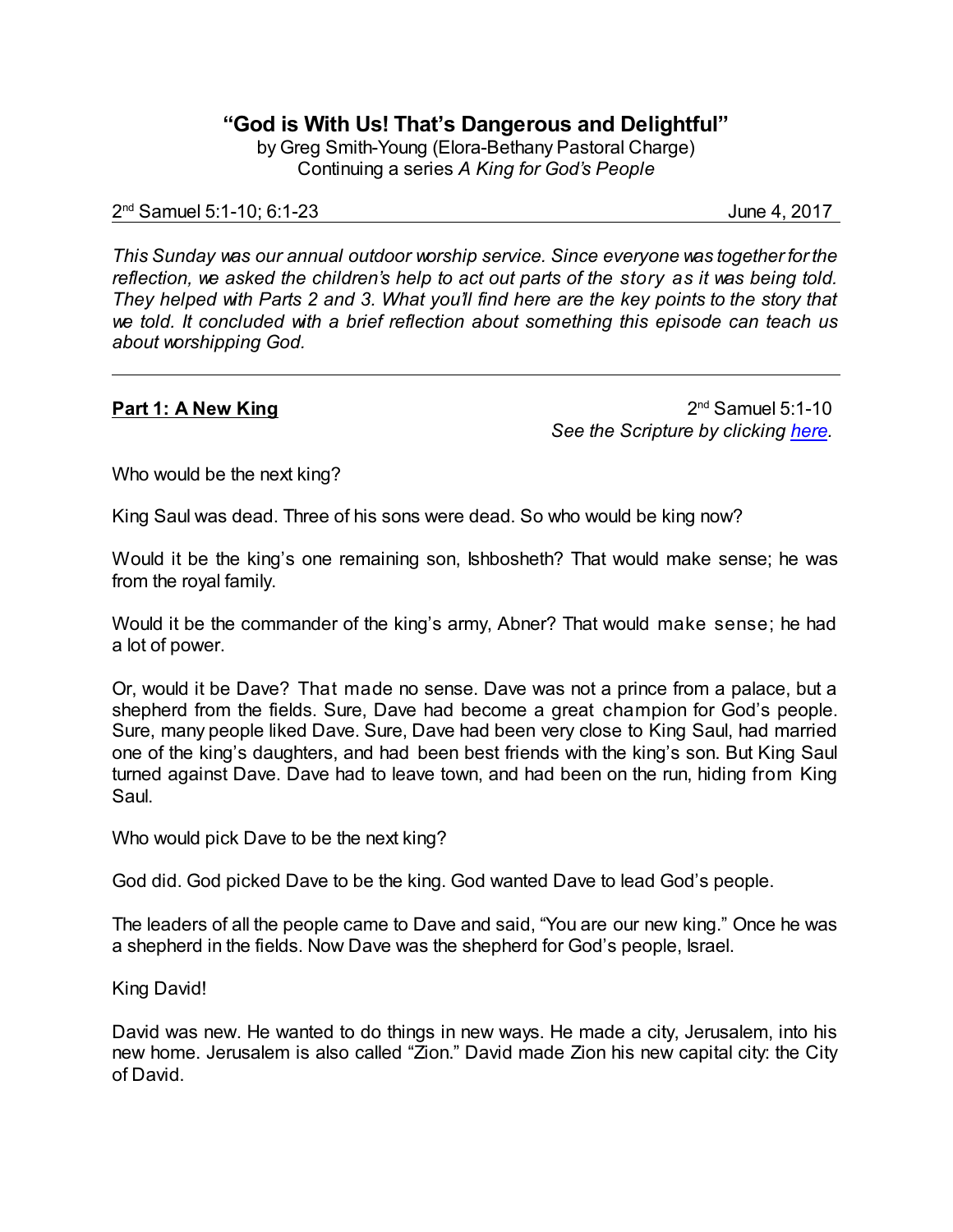Page 2 of 5

## **Part 2: How to Kill a Parade**

 $2<sup>nd</sup>$  Samuel 6:1-11 *See the Scripture by clicking [here](https://www.biblegateway.com/passage/?search=2+Samuel+6%3A1-11&version=CEB).*

King David wanted to bring something very special into his new city. So with a huge crowd, he went to get the Ark.

The Ark was a box. (Our box is plastic, but imagine it is made of wood.)

The Ark was covered with gold. (Our box is blue and grey, but imagine it is golden.)

Inside the Ark were

- the stone tablets of the Ten Commandments
- the rod that belonged to the first priest, Aaron
- some of the manna God gave for Israel to eat when they were hungry.

The Ark told the people that God was with them. It reminded them of God's promises. The Ark was so very, very, very special, no one was allowed to touch it.

To carry it without touching it, they used long poles. (We're using canoe paddles and rope.) 1

Be very careful that nobody touches the Ark!

We need 4 people to carry the Ark: two on each pole, one in front of the Ark and one behind. And don't touch the Ark!

We need a crowd of people to go in front. But don't touch the Ark!

And a crowd to go behind. Make sure nobody touches the Ark!

And we need someone play a guy named Uzzah. His job is to walk beside the Ark. But he can't touch it!

We need those who are carrying the poles to lift them up. Don't touch the Ark!

We need everyone to start marching ahead. Don't touch the Ark!

*After a fewmoments marching*. . . . Shhh!! Listen to what happened.

Someone carrying the Ark tripped. It wasn't a big trip, just enough to shake the Ark.

<sup>1</sup> In the story, the Ark is carried on a cart, pulled by oxen. We decided to change that so the Ark would be carried by the children. Children are easier to find that oxen!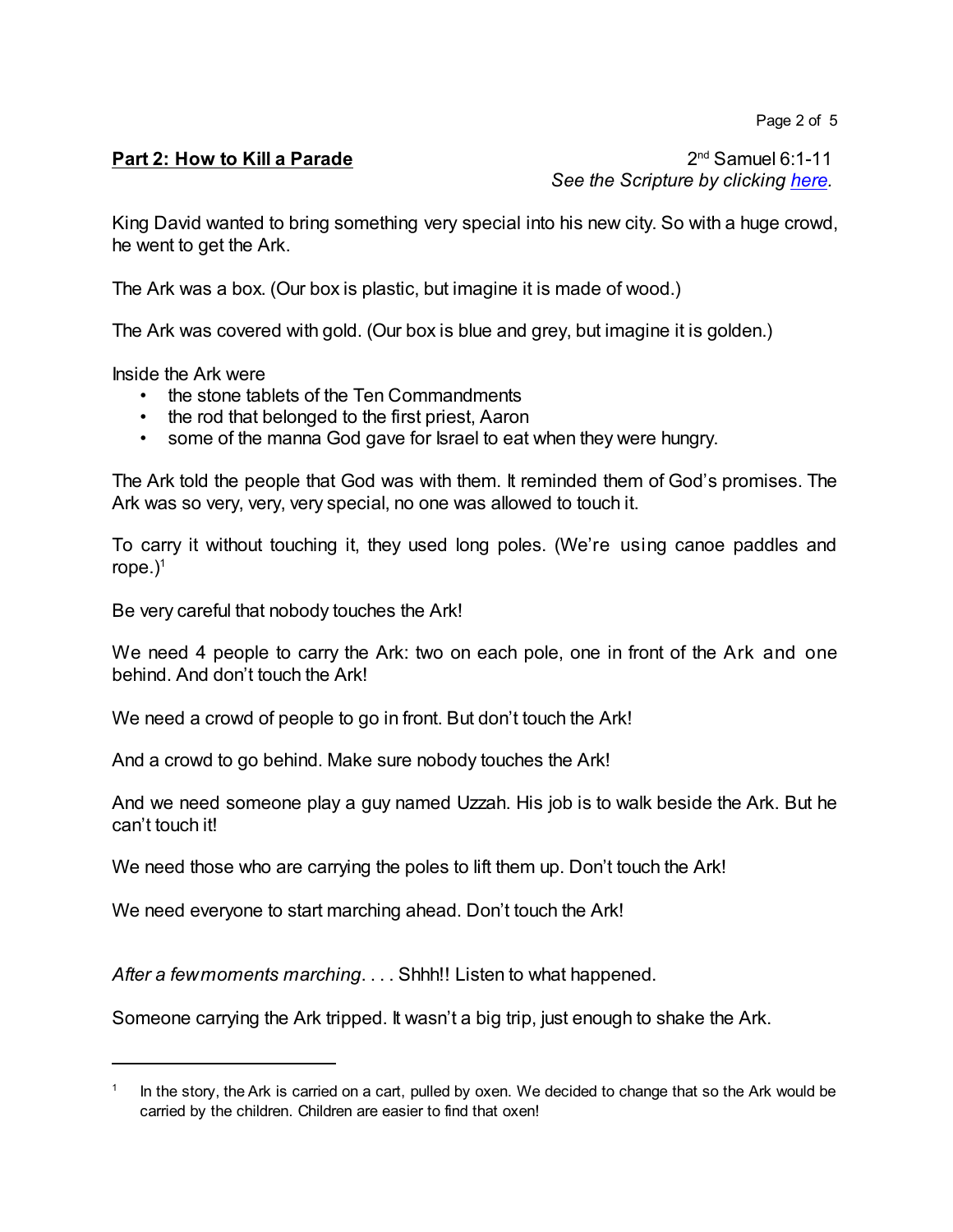Without even thinking about it, Uzzah reached out his hand to keep the Ark steady.

He touched the Ark.

And he died. Right there, Uzzah dropped to the ground. Dead.

Remember, this was supposed to be a very important day. King David was so excited to bring the Ark into his new city. Everyone was happy. Everyone was celebrating.

Then Uzzah touched the Ark and died.

How do you think David felt?

David was angry. David was angry with God, because Uzzah had died.

After that, no one wanted a parade. No one felt like a party. For sure no one dared get close to the Ark. So they left it in someone's yard, and went home.

#### **Part 3: Dancing Up a Storm**

 $2<sup>nd</sup>$  Samuel 6:12-15,17-19 *See the Scripture by clicking [here](https://www.biblegateway.com/passage/?search=2+Samuel+6%3A12-19&version=CEB).*

For 3 months, the Ark stayed in that guy's yard.

David knew it belonged in Jerusalem. So after 3 months, he took the huge crowd back to where they had left it.

They picked it up, extra, extra, extra carefully this time, making sure no one touched the Ark. They brought it into the city.

It was a big party!

They played instruments: trumpets and drums, cymbals and castanets and tambourines.

They shouted and sang.

They danced!

Kings usually walk slowly and very seriously, with a lot of dignity. But King David danced up a storm. He shook and shimmied. He waved his hands, wiggled his hips, and stomped his feet. David *ponied like Bony Maronie. He did the mashed potato and the alligator. He put his hands on his hips and let his backbone slip. He did the watusi. <sup>2</sup> He Y.W.C.Aed!*

<sup>&</sup>lt;sup>2</sup> Adapted from the lyrics of "Land of a Thousand Dances" by Chris Kenner. The best-known version was recorded by Wilson Pickett. See [https://en.wikipedia.org/wiki/Land\\_of\\_a\\_Thousand\\_Dances](https://en.wikipedia.org/wiki/Land_of_a_Thousand_Dances)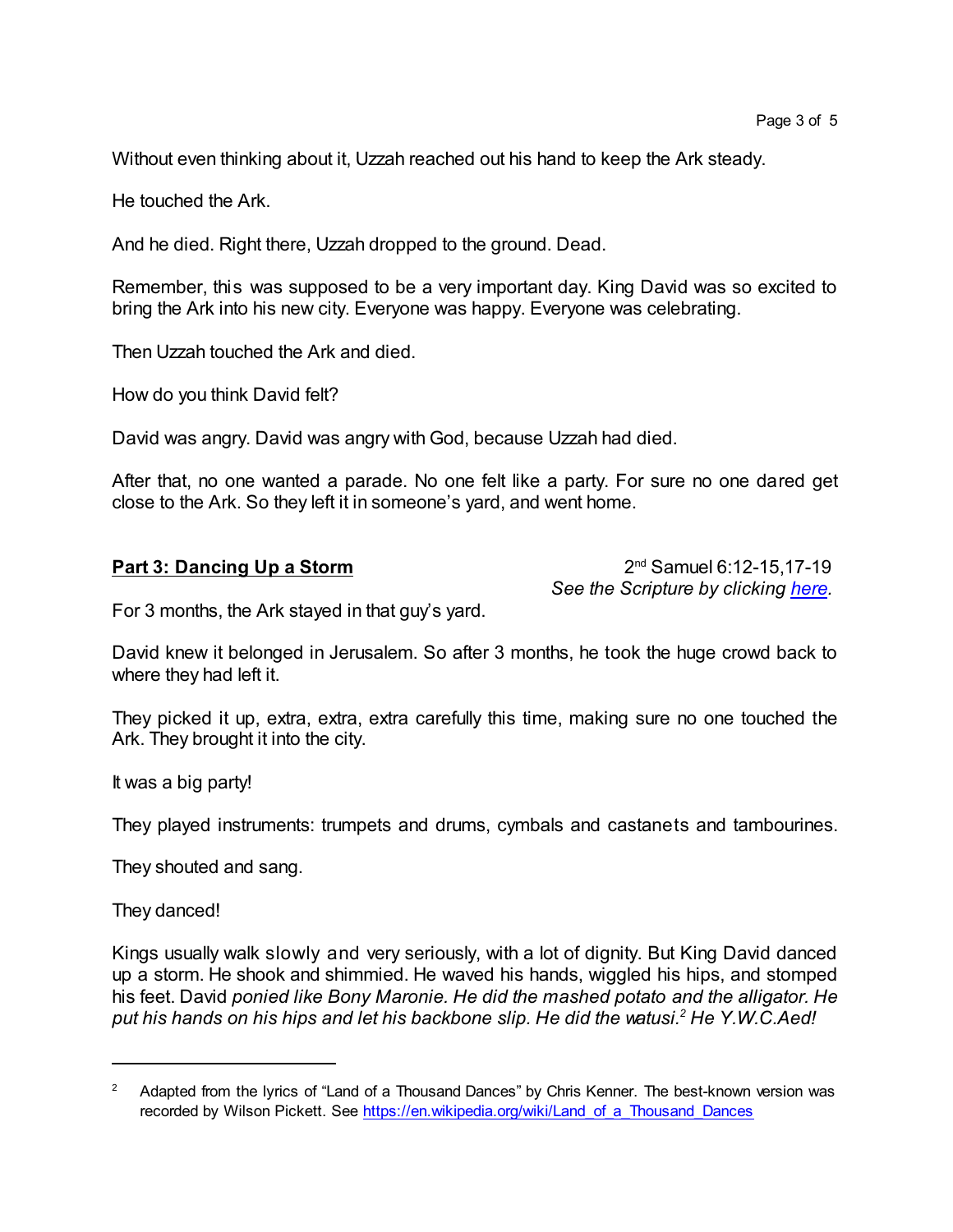Everyone — almost everyone — danced with him.

Dancing mightily, they brought the Ark of God into Jerusalem.

# **Part 4: Malice in the Palace**

 $2^{nd}$  Samuel 6:16,20-23 *See the Scripture by clicking [here](https://www.biblegateway.com/passage/?search=2+Samuel+6%3A20-23&version=CEB).*

Michal did not dance.

Her father was the old king, King Saul. She had grown up a princess in the palace. She knew how kings should act.

King David was Michal's husband. She liked being married to David. He was smart and handsome. He sang songs and wrote poetry. He was brave. Even though he had been a plain, ordinary shepherd, maybe she thought she could help him be a good king, and act like kings are supposed to act, smoothing off his rough edges. She knew kings should always set a good example. Kings should always be regal and serious. When kings dance, they should dance with dignity and grace. Kings never, ever dance up a storm.

But Michal looked out her window and saw her King David dancing up a storm.

She did not like it. Not. One. Bit! She did not like David anymore. Not. At. All!

When King David came back home to the palace, she told him how ridiculous he looked. How much unlike a king he acted. How he was embarrassing.

What did David say back to her?

He didn't care how he looked to her, or anyone. He wasn't dancing for her, or anybody else. He was dancing for God. He was glad to look like a fool, if it made God happy.

## **Reflection: Dangerous and Delightful**

That whole story teaches me at least two things.

First, worshipping God is dangerous.

Uzzah touched the Ark and he died. Don't' worry, we don't have anything like that in our churches. In some important ways, Jesus became God's Ark for us. Jesus is God's presence. Jesus is God's promise. Jesus is God's holiness (that means very, very special). And Jesus loved people to touch him. He invited people, especially children, to get close to him. When they touched Jesus, he made people better.

But we must never take Jesus for granted. Or think that worshipping God is an ordinary thing. Think about it! When we worship, we are attuning ourselves to the Creator of the